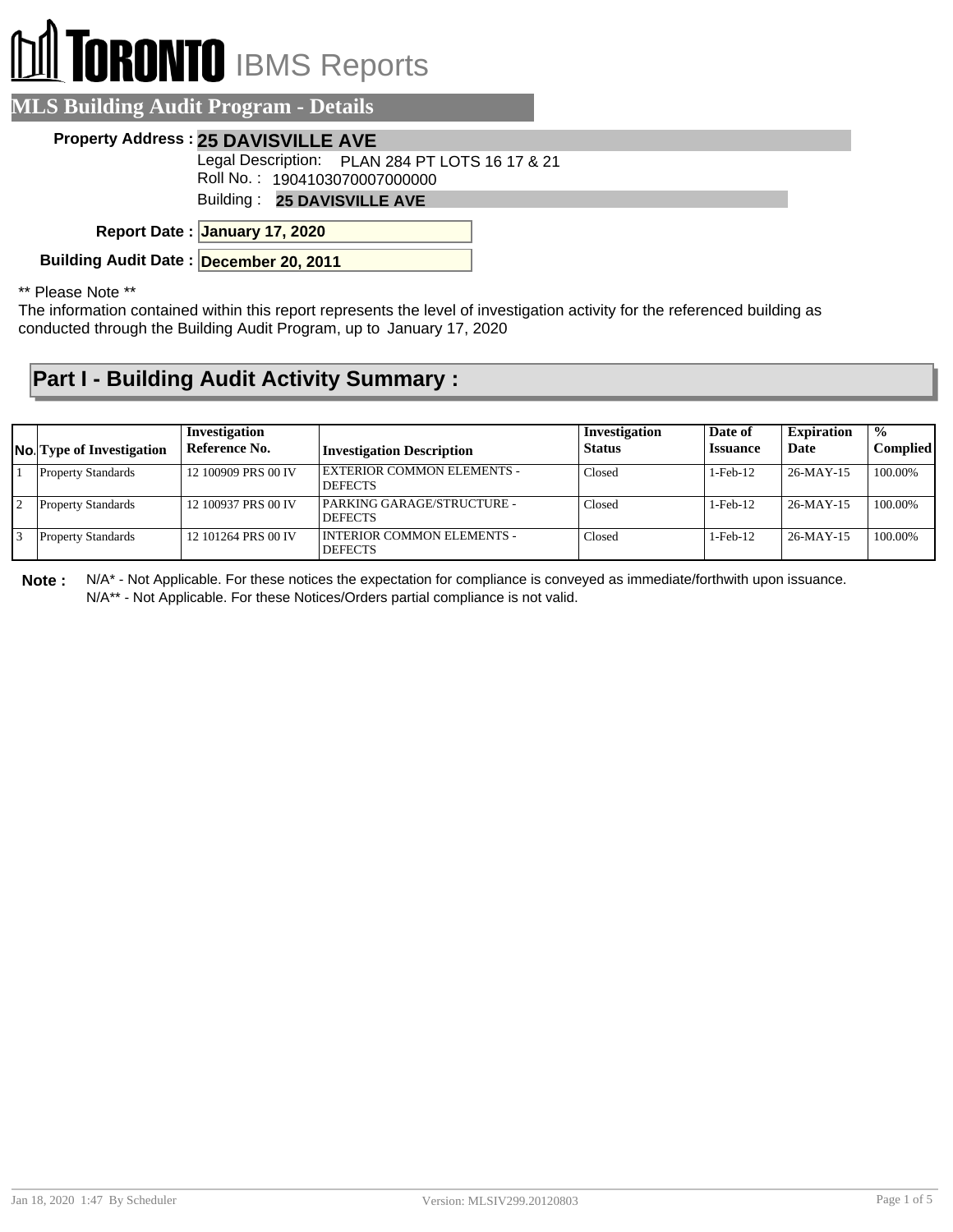## **Part II - Building Audit Details for Property Standards Orders :**

| Type of<br>No. Investigation | <b>Investigation</b><br>Reference No. | <b>Investigation Description</b>                                 | Investigation Date of<br><b>Status</b> | <b>∣Issuance</b> | <b>Expiration</b><br>∣Date | <b>Next Scheduled</b><br><b>Inspection Date</b> |
|------------------------------|---------------------------------------|------------------------------------------------------------------|----------------------------------------|------------------|----------------------------|-------------------------------------------------|
| Property Standards           |                                       | 12 100937 PRS 00 IV PARKING GARAGE/STRUCTURE -<br><b>DEFECTS</b> | Closed                                 | 1-Feb-12         | 26-MAY-15                  | 29-Jul-15                                       |

**0**

**7**

**No. of defects contained within the Order :**

**No. of defects that remain outstanding :**

| <b>Deficiency Details</b> |                                                                                                                                        |              |                  |  |  |  |
|---------------------------|----------------------------------------------------------------------------------------------------------------------------------------|--------------|------------------|--|--|--|
| No.                       | <b>Violation/Defect</b>                                                                                                                | Location     | <b>Status</b>    |  |  |  |
|                           | The parking or storage garage is used to keep junk or rubbish, namely remove storage.                                                  | Garage       | Closed           |  |  |  |
| 2                         | The ceilings in the parking or storage garage are not maintained free of holes, breaks or cracks.                                      | Garage       | Closed           |  |  |  |
| 3                         | The parking or storage garage wallsto include columns from floor level to a height of sixty (60)<br>centimeters are not painted black. | Garage       | Closed           |  |  |  |
| 4                         | Previously finished surface(s) in the public area of the property is not maintained in good repair.                                    | Storage Room | Closed           |  |  |  |
| 5                         | Floor and/or floor covering not kept free from holes, stains, rubbish and debris.                                                      | Storage Room | Substantially Co |  |  |  |
| 6                         | Door(s), passageway(s) and/or exit(s), not maintained free from hazardous condition, obstruction<br>and impediments.                   | Storage Room | Closed           |  |  |  |
| $\overline{7}$            | Wall(s) not maintained free of holes, cracks, damaged, deteriorated materials and are not<br>impervious to water.                      | Storage Room | Closed           |  |  |  |

| Type of<br>No. Investigation | ⊺Investiɑation<br><b>Reference No.</b> | <b>Investigation Description</b>                                 | <b>Investigation Date of</b><br><b>Status</b> | <b>Issuance</b> | <b>Expiration</b><br>Date | <b>Next Scheduled</b><br><b>Inspection Date</b> |
|------------------------------|----------------------------------------|------------------------------------------------------------------|-----------------------------------------------|-----------------|---------------------------|-------------------------------------------------|
| Property Standards           |                                        | 12 100909 PRS 00 IV EXTERIOR COMMON ELEMENTS -<br><b>DEFECTS</b> | Closed                                        | 1-Feb-12        | 26-MAY-15                 | 29-May-15                                       |

**0**

**16**

#### **No. of defects contained within the Order :**

**No. of defects that remain outstanding :**

| <b>Deficiency Details</b> |                                                                                                                                                                                                                                                                                                                                                                                                                                                                                                                                                                                                              |          |                  |  |  |  |
|---------------------------|--------------------------------------------------------------------------------------------------------------------------------------------------------------------------------------------------------------------------------------------------------------------------------------------------------------------------------------------------------------------------------------------------------------------------------------------------------------------------------------------------------------------------------------------------------------------------------------------------------------|----------|------------------|--|--|--|
| No.                       | <b>Violation/Defect</b>                                                                                                                                                                                                                                                                                                                                                                                                                                                                                                                                                                                      | Location | <b>Status</b>    |  |  |  |
|                           | The exterior walls and their components are not being maintained in good repair, namely spalling<br>brick.                                                                                                                                                                                                                                                                                                                                                                                                                                                                                                   | Building | Substantially Co |  |  |  |
|                           | Equipment/attachment appurtenant to the building is not being maintained in good repair, namely,<br>remove abandoned brackets                                                                                                                                                                                                                                                                                                                                                                                                                                                                                | Building | Closed           |  |  |  |
| 3                         | The ventilation system or unit is not regularly cleaned.                                                                                                                                                                                                                                                                                                                                                                                                                                                                                                                                                     | Building | Closed           |  |  |  |
| 4                         | The electrical fixtures are not maintained in good working order, namely broken light fixture.                                                                                                                                                                                                                                                                                                                                                                                                                                                                                                               | Building | Closed           |  |  |  |
| 5                         | A window(s) which is capable of being opened, and is located in excess of two (2) metres from the Building<br>finished grade, is not equipped with safety devices which would prevent any opening greater than<br>one hundred (100) millimeters. A report is required to be submitted to the Officer for evaluation<br>and approval by a professional or other certified person confirming that acceptable safety devices<br>have been installed on all subject windows in an acceptable manner, and that the subject<br>windows are not capable of being opened in excess of one hundred (100) millimeters. |          | Closed           |  |  |  |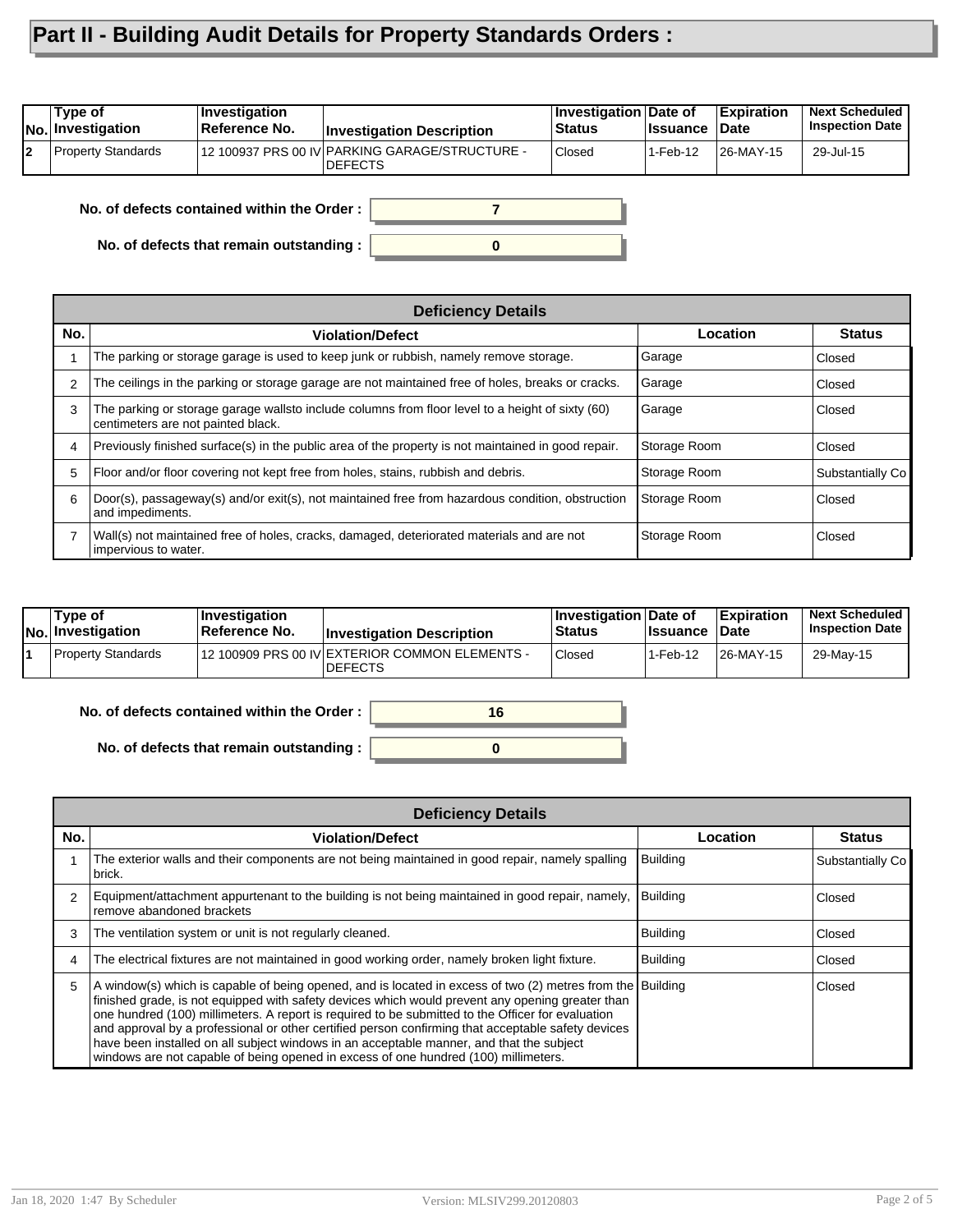|                 | Immediate action has not been taken to eliminate an unsafe condition. Where window air-<br>conditioner's installation prevents a safety device from being installed a report is required to be<br>submitted to the Officer for evaluation and approval by a professional or other certified person<br>confirming that acceptable to ensure that the installation of the air-conditioner is done safe and<br>securely; that there are no openings greater than one hundred (100) millimetres adjacent to the<br>air conditioning unit and that the electrical supply and distribution in the suite is capable of safely<br>operating the air conditioning unit. Also it must address any remedial action that must be taken in<br>order to maintain its safe manner. | <b>Building</b>             | Closed           |
|-----------------|---------------------------------------------------------------------------------------------------------------------------------------------------------------------------------------------------------------------------------------------------------------------------------------------------------------------------------------------------------------------------------------------------------------------------------------------------------------------------------------------------------------------------------------------------------------------------------------------------------------------------------------------------------------------------------------------------------------------------------------------------------------------|-----------------------------|------------------|
|                 | Exterior window missing.                                                                                                                                                                                                                                                                                                                                                                                                                                                                                                                                                                                                                                                                                                                                            | <b>Building</b>             | Closed           |
| 8               | Dwelling unit window that is capable of being opened has screen that is not maintained in good<br>repair, namely missing and/or not free from defects or missing components.                                                                                                                                                                                                                                                                                                                                                                                                                                                                                                                                                                                        | <b>Building</b>             | Substantially Co |
| g               | Required guard does not prevent the passage of a sphere having a diameter more than 100<br>millimetres.                                                                                                                                                                                                                                                                                                                                                                                                                                                                                                                                                                                                                                                             | Exterior                    | Closed           |
| 10              | Height of the guard for exit ramps and landings is less than 1,070 millimetres measured vertically<br>to the top of the guard from<br>the ramp surface where the difference in elevation between the adjacent<br>ground or floor level and the ramp is more than 600 millimetres.                                                                                                                                                                                                                                                                                                                                                                                                                                                                                   | Exterior                    | Closed           |
| 11              | Height of the guard for the exit stairs are less than 1,070 millimetres around landings.                                                                                                                                                                                                                                                                                                                                                                                                                                                                                                                                                                                                                                                                            | Exterior                    | Closed           |
| 12 <sup>2</sup> | Height of the guard for the exit stairs are less than 920 millimetres measured vertically to the top<br>of the guard from a line drawn through the outside edges of the stair nosings.                                                                                                                                                                                                                                                                                                                                                                                                                                                                                                                                                                              | Exterior                    | Closed           |
| 13              | Exterior walkway not maintained.                                                                                                                                                                                                                                                                                                                                                                                                                                                                                                                                                                                                                                                                                                                                    | Exterior                    | Closed           |
| 14              | The protective/decorative finish on the exterior surfaces is not being maintained in good repair,<br>namely paint ventilation grills and doors to garage/storage area.                                                                                                                                                                                                                                                                                                                                                                                                                                                                                                                                                                                              | Exterior                    | Closed           |
| 15              | The location and size of openings present a hazard as they are designed with members or<br>attachments between 140 millimetres and 900 millimetres above the level protected by the guard<br>which facilitate climbing.                                                                                                                                                                                                                                                                                                                                                                                                                                                                                                                                             | Exterior                    | Closed           |
| 16              | The electrical connections are not maintained in good working order, namely loose wires.                                                                                                                                                                                                                                                                                                                                                                                                                                                                                                                                                                                                                                                                            | <b>Exterior Of Building</b> | Substantially Co |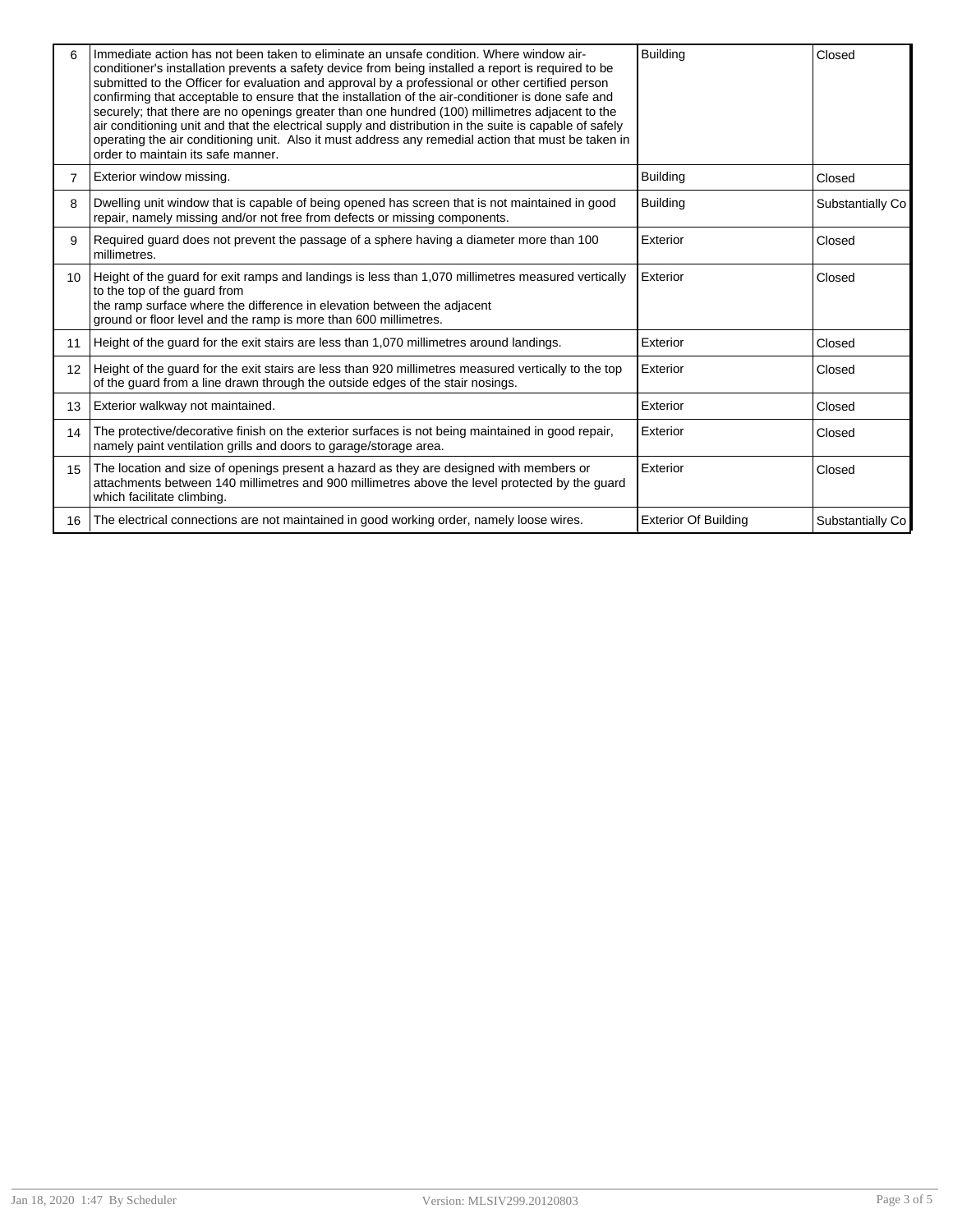|  | Tvpe of<br>$ No $ Investigation | <b>Investigation</b><br>Reference No. | <b>Investigation Description</b>                                 | <b>∣Investigation Date of</b><br><b>Status</b> | <b>Issuance Date</b> | <b>Expiration</b> | <b>Next Scheduled</b><br><b>Inspection Date</b> |
|--|---------------------------------|---------------------------------------|------------------------------------------------------------------|------------------------------------------------|----------------------|-------------------|-------------------------------------------------|
|  | Property Standards              |                                       | 12 101264 PRS 00 IV INTERIOR COMMON ELEMENTS -<br><b>DEFECTS</b> | Closed                                         | 1-Feb-12             | 26-MAY-15         | 29-Jul-15                                       |

| No. of defects contained within the Order:       |  |
|--------------------------------------------------|--|
| No. of defects that remain outstanding : $\vert$ |  |

|                | <b>Deficiency Details</b>                                                                                                                                                                                                     |                            |                  |  |  |  |  |
|----------------|-------------------------------------------------------------------------------------------------------------------------------------------------------------------------------------------------------------------------------|----------------------------|------------------|--|--|--|--|
| No.            | <b>Violation/Defect</b>                                                                                                                                                                                                       | Location                   | <b>Status</b>    |  |  |  |  |
| 1              | The electrical receptacle are not maintained in good working order.                                                                                                                                                           | 2nd Floor                  | Closed           |  |  |  |  |
| $\overline{2}$ | Door hardware/devices are not maintained in good repair, namely self closing device.                                                                                                                                          | 2nd Floor                  | Closed           |  |  |  |  |
| 3              | Door hardware/devices are not installed.                                                                                                                                                                                      | 4th Floor                  | Closed           |  |  |  |  |
| 4              | Walls and ceiling not maintained free of holes, cracks, damaged and deteriorated materials,<br>namely paint and plaster.                                                                                                      | <b>Basement</b>            | Closed           |  |  |  |  |
| 5              | Lighting in a service room is provided at less than 200 lux.                                                                                                                                                                  | <b>Boiler Room</b>         | Closed           |  |  |  |  |
| 6              | Floor and/or floor covering not kept free from holes, stains, rubbish and debris.                                                                                                                                             | Boiler Room                | Closed           |  |  |  |  |
| 7              | The supplied facility in or on the property is not constructed, installed and/or maintained so that it<br>will function safely and effectively.                                                                               | Garbage Room               | Closed           |  |  |  |  |
| 8              | Floor and/or floor covering not kept free from holes, stains, rubbish and debris, namely storage.                                                                                                                             | Garbage Room               | Closed           |  |  |  |  |
| 9              | Lighting in a laundry room is provided at less than 200 lux.                                                                                                                                                                  | Laundry Room               | Closed           |  |  |  |  |
| 10             | An emergency contact sign is not posted and maintained in a prominent place in the front lobby or Lobby<br>entrance to the building.                                                                                          |                            | Closed           |  |  |  |  |
| 11             | Communication system identifies the tenant by unit number.                                                                                                                                                                    | Lobby                      | Closed           |  |  |  |  |
| 12             | Lighting in a storage room is provided at less than 50 lux.                                                                                                                                                                   | Locker Room                | Closed           |  |  |  |  |
| 13             | Door(s) and/or hatch(es) providing access to roof is not kept locked at all times.                                                                                                                                            | Roof Of Building           | Closed           |  |  |  |  |
| 14             | A window in a stairway that extends to less than 1,070 millimetres above the landing is protected<br>by a quard that is less than 1,070 millimetres high measured to the top of the quard from the<br>surface of the landing. | Stairway                   | Substantially Co |  |  |  |  |
| 15             | Height of the guard for the exit stairs are less than 1,070 millimetres around landings.                                                                                                                                      | Stairway                   | Closed           |  |  |  |  |
| 16             | Height of the guard for the exit stairs are less than 920 millimetres measured vertically to the top<br>of the guard from a line drawn through the outside edges of the stair nosings.                                        | Stairway                   | Closed           |  |  |  |  |
| 17             | The location and size of openings present a hazard as they are designed with members or<br>attachments between 140 millimetres and 900 millimetres above the level protected by the quard<br>which facilitate climbing.       | Stairway                   | Closed           |  |  |  |  |
| 18             | Required guard does not prevent the passage of a spherical object having a diameter more than<br>100 millimetres                                                                                                              | Stairway                   | Closed           |  |  |  |  |
| 19             | $Door(s)$ , passageway(s) and/or exit(s), not maintained free from hazardous condition, obstruction<br>and impediments.                                                                                                       | Stairway                   | Substantially Co |  |  |  |  |
| 20             | Wall(s) not maintained free of holes, cracks, damaged and deteriorated materials.                                                                                                                                             | Stairway                   | Closed           |  |  |  |  |
| 21             | Floor(s) and/or floor covering(s) not maintained free from trip or other hazardous condition,<br>namely mats, shoes, etc.                                                                                                     | Throughout Building        | Substantially Co |  |  |  |  |
| 22             | Exit, public corridor or corridor is not equipped to provide illumination to an average level of not<br>less than 50 lux at floor or tread level.                                                                             | <b>Throughout Building</b> | Closed           |  |  |  |  |
|                |                                                                                                                                                                                                                               |                            |                  |  |  |  |  |